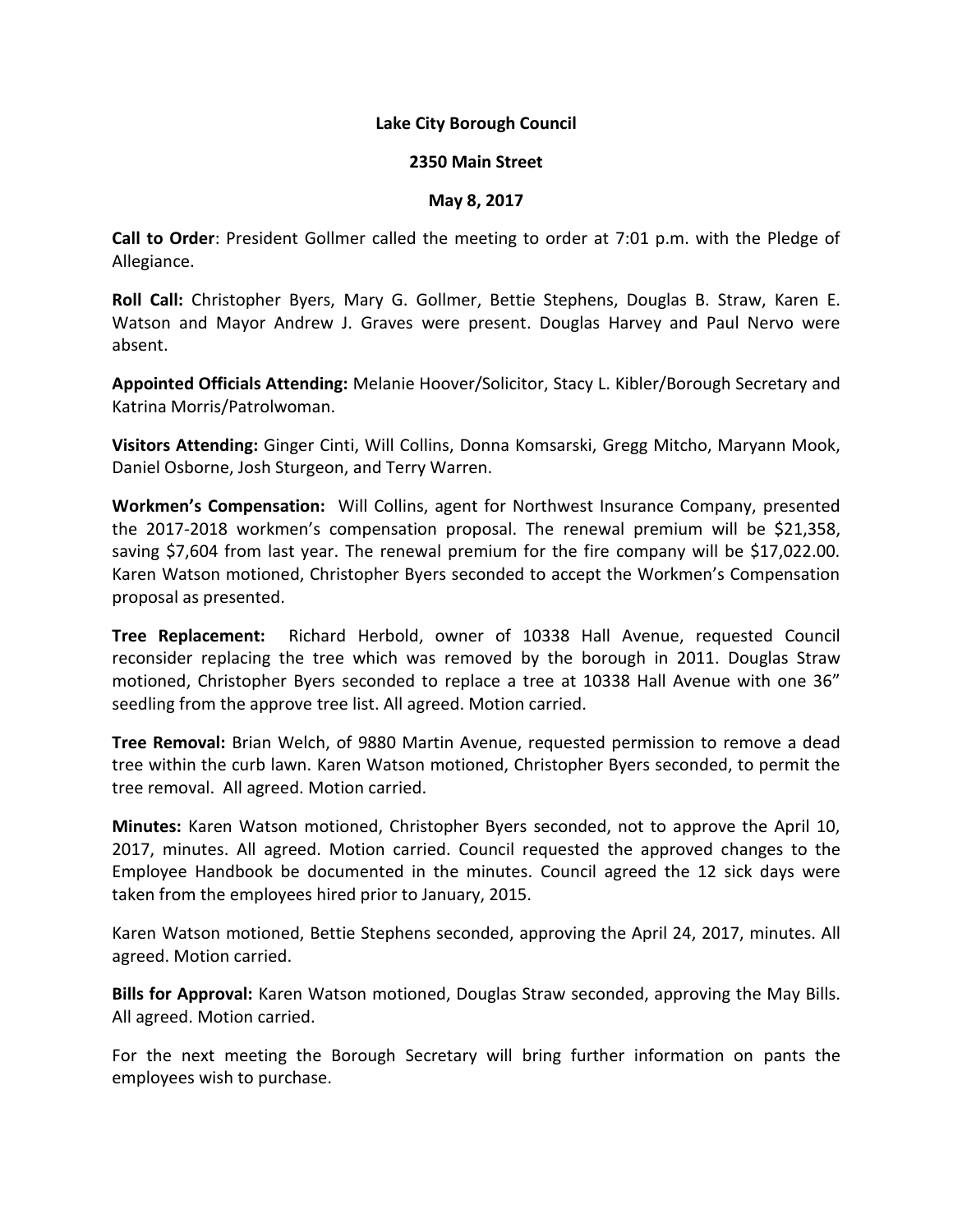**2008 Police Cruiser:** Douglas Straw motioned, Bettie Stephens seconded to advertise 2008 Chevy Police Cruiser. Motion carried, with all agreeing. Council requested all decals be removed prior to the sale of the car.

**Community Park:** The Intergovernmental Cooperation Agreement with Girard Township was reviewed by Council and Attorney. The following changes were made:

Term and Time of Performance - Lake City shall begin rendering police services upon enactment of an Ordinance authorizing the performance of these services pursuant to this Intergovernmental Cooperation Agreement, in conformity with 53 Pa. C.S.A. §2301, et seq., and shall continue for a period of one (1) year, or less, if the Agreement, or any duties thereunder, is terminated by either party, as set forth hereafter. At the end of each year, this Agreement shall automatically renew, and continue until terminated in accordance with the provisions set forth in paragraph 16.

Maintenance of Records - Lake City shall share a copy of any and all records maintained on their police enforcement activities in Girard upon written request from the Board of Supervisors of Girard.

Termination of Agreement - This Agreement may be terminated, by either party, for any reason, upon thirty (30) calendar days' prior written notice.

Prior to Council approving the Agreement, it will be returned to Girard Township for their approval.

Gregg Mitcho a Girard Borough Council member voiced his concerned regarding the affect the Agreement may have on the mutual aid agreement. Gregg asked if Girard Borough would be compensated if they were obligated to cover calls to the park. Attorney Betza will review the mutual aid agreement for the next meeting. Gregg has requested a meeting with the two Mayors, and two Police Chiefs, to discuss the affect it will have on mutual aid agreement.

**Pro-Tem:** Karen Watson motioned, Christopher Byers seconded to appoint Bettie Stephens as Council Pro-Tem. All agreed, except Bettie Stephens, who abstained. Motion carried.

**Signatures:** Karen Watson motioned, Douglas Straw, seconded to appoint the Borough Treasurer, President, Vice President and Bettie Stephens as authorized signatures on the Borough Bank Accounts.

**Summer Hours:** Douglas Straw motioned to change the Borough Office hours during the summer. The motion failed with a lack of a second.

**Community Center:** Christopher Byers and Douglas Straw agreed to donate \$75.00 each to the Lularoe consultants having a sale at the Community Center on June 16 and 17. The consultants will be donating \$5.00 from each sale to the Lake City Fire Company. The Growth and Development Committee will create a policy for fees for special events or classes.